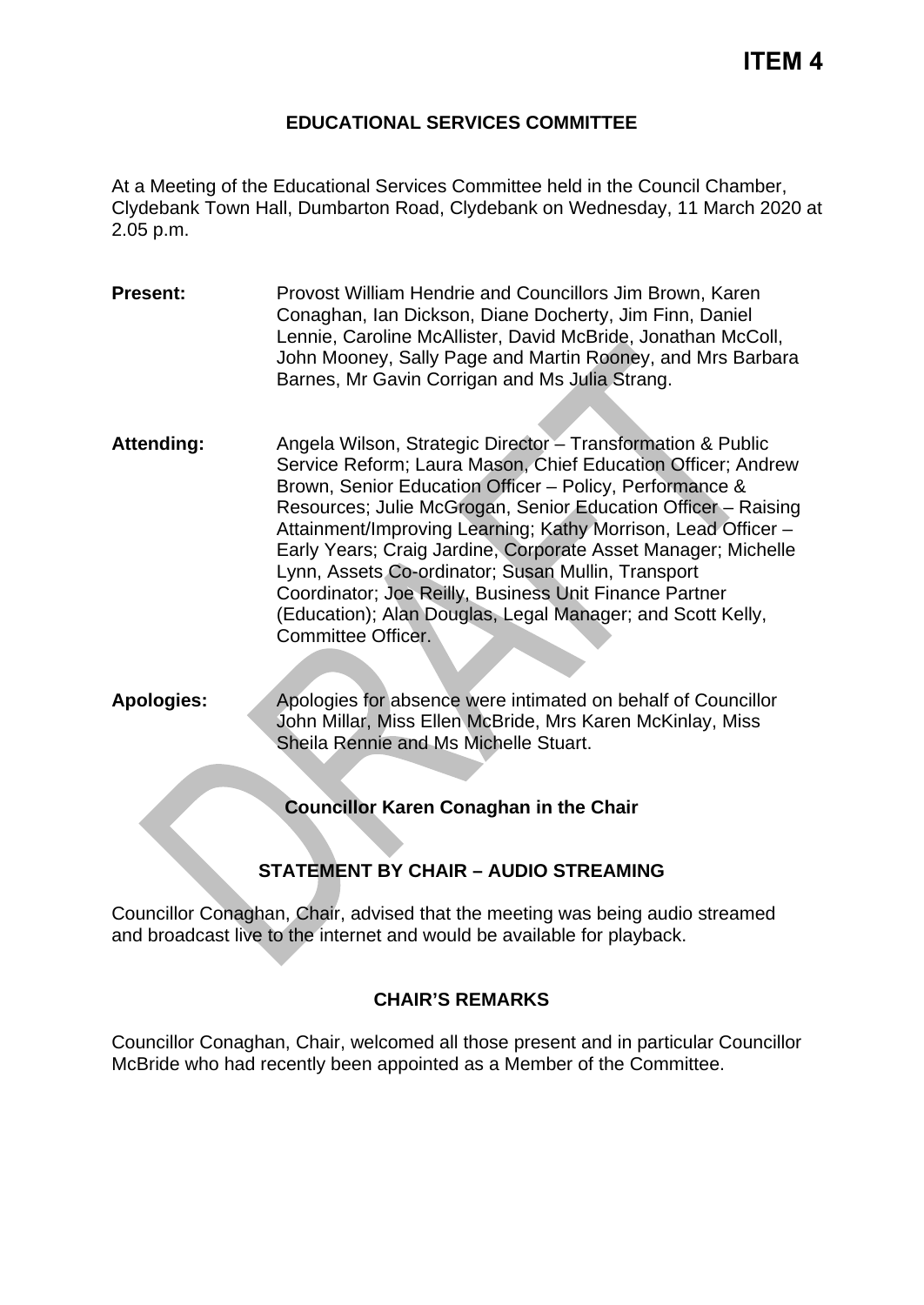## **DECLARATIONS OF INTEREST**

It was noted that there were no declarations of interest in any of the items of business on the agenda**.**

### **CHAIR'S REMARKS – CORONAVIRUS UPDATE**

Following discussion, Councillor Conaghan, Chair, invited the Chief Education Officer to provide an update in relation to the measures being taken by Education, Learning & Attainment to address the Coronavirus outbreak.

The Chief Education Officer informed the Committee:-

- (1) that Education, Learning & Attainment, like the rest of the Council, was following Scottish Government and NHS advice;
- (2) that Education, Learning & Attainment was prepared for the different scenarios which may develop in terms of lesson planning and possible school closures, and was ready to respond to any changes in the national guidance;
- (3) that while trades unions had raised concerns about a lack of hand sanitisers, all educational establishments had sufficient supplies of soap and cleaning materials and that the national advice was that washing hands with soap and water was the most effective means of stopping the spread of the infection, it being noted that establishments had been provided with additional guidance to ensure regular hand-washing by children and pupils; and
- (4) that all establishments were compliant in terms of the numbers of toilets and sinks which they had.

Following discussion and having heard the Chief Education Officer in answer to Members' questions, the Committee agreed to note the update which had been provided.

# **MINUTES OF PREVIOUS MEETING**

The Minutes of Meeting of the Educational Services Committee held on 4 December 2019 were submitted and approved as a correct record.

# **LOCAL NEGOTIATING COMMITTEE FOR TEACHERS**

The Minutes of Meeting of the Local Negotiating Committee for Teachers held on the 10 December 2019 were submitted and all decisions contained therein were approved.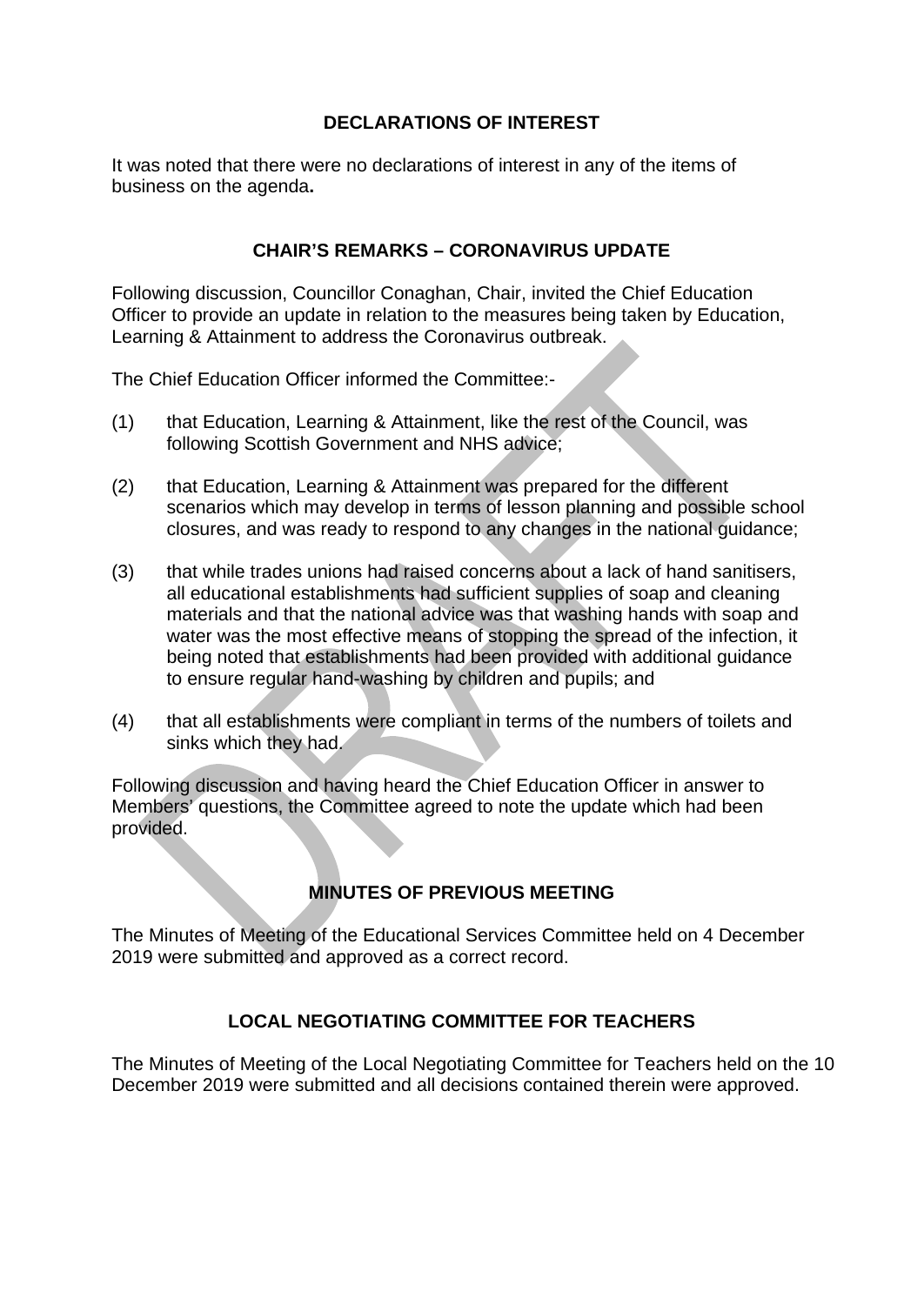#### **OPEN FORUM**

The Committee noted that no open forum question had been submitted by members of the public.

## **LEARNING ESTATE STRATEGY 2020-2030**

A report was submitted by the Chief Education Officer and the Strategic Director – Regeneration, Environment and Growth setting out the Learning Estate Strategy 2020-2030.

After discussion and having heard the Assets Co-ordinator, the Chief Education Officer and other relevant officers in further explanation of the report and in answer to Members' questions, the Committee agreed:-

- (1) to note the progress that had already been made in investing in West Dunbartonshire Schools, with investment of nearly £66.6m over the past 5 years;
- (2) to approve the Learning Estate Strategy 2020-2030 priorities as detailed in Appendix 1 of the Strategy;
- (3) to note that the Capital Plan as reported to Council on 4 March 2020 included funding for the priority projects identified in Appendix 1 of the Strategy; and
- (4) to note that all projects outwith the recurring capital Building Upgrades budget would be reported to a future meeting of the Committee for consideration and approval.

### **PROPOSAL TO CONSULT ON AMENDING THE SCHOOLS ADMISSION AND PLACING REQUEST POLICY**

A report was submitted by the Chief Education Officer seeking approval to undertake a formal consultation on amending our Admission and Placing Request Policy for mainstream schools (primary and secondary).

After discussion and having heard the Senior Education Officer – Policy, Performance & Resources, the Chief Education Officer and the Legal Manager in further explanation of the report and in answer to Members' questions, the Committee agreed:-

- (1) to approve the proposal to undertake formal consultation on the proposed changes to our Admission and Placing Request Policy; and
- (2) to note that a report on the outcome of the consultation would be submitted to the September 2020 meeting of the Committee.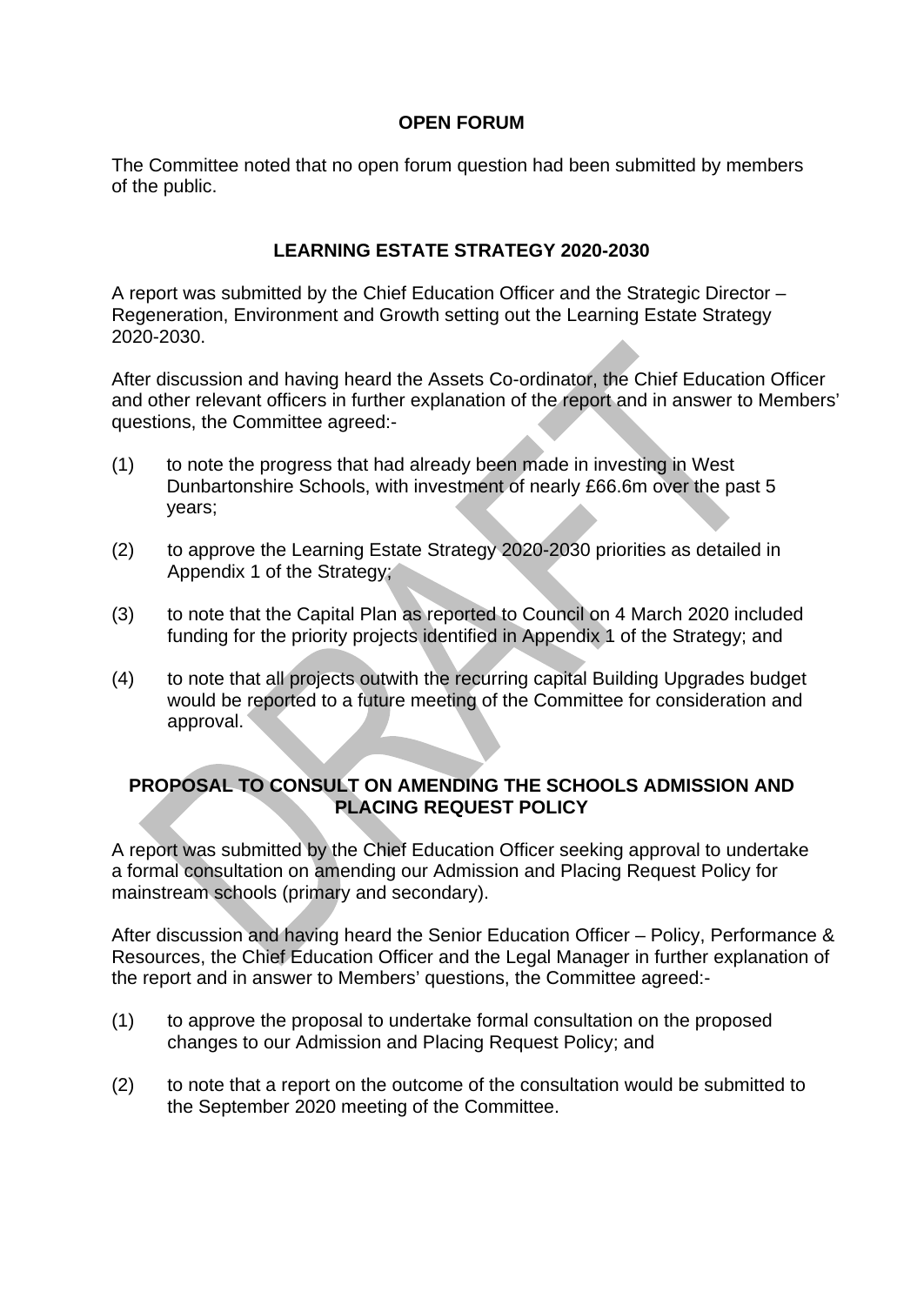# **SCHOOL TRANSPORT TENDERING PROCEDURES SESSION 2020/21**

A report was submitted by the Chief Education Officer:-

- (a) informing of the proposed timetable for the processing of tenders for mainstream home-to-school contracts; and
- (b) seeking approval to proceed with the proposed timetable in order to secure contracts for school transport for a five year duration from school session 2020/2021 to session 2024/2025.

After discussion and having heard the Transport Co-ordinator and the Chief Education Officer in further explanation of the report and in answer to Members' questions, the Committee agreed:-

- (1) to authorise the Chief Education Officer to make the necessary arrangements, in liaison with Strathclyde Partnership for Transport (SPT), to renew mainstream contracts for session 2020/2021 to 2024/25; and
- (2) that on completion of the tendering process, any tenders received would be considered by the Tendering Committee.

# **STRATEGY TO RAISE ATTAINMENT AND ACHIEVEMENT IN WEST DUNBARTONSHIRE – UPDATE**

A report was submitted by the Chief Education Officer providing an update on activity and progress with regard to implementing West Dunbartonshire's Strategy to Raise Attainment and Achievement.

After discussion and having heard the Senior Education Officer – Raising Attainment/Improving Learning in further explanation of the report and in answer to Members' questions, the Committee agreed to note the progress made in the past three months with the Strategy to Raise Attainment and Achievement in West Dunbartonshire.

# **EARLY YEARS IMPLEMENTATION UPDATE**

A report was submitted by the Chief Education Officer providing an update of the plan for the expansion of Early Learning and Childcare in West Dunbartonshire.

After discussion and having heard the Lead Officer – Early Years and the Strategic Director in further explanation of the report and in answer to Members' questions, the Committee agreed:-

- (1) to note the contents of Appendix 1 to the report, 'Early Learning & Childcare Phasing Plan 2018 – 2020'; and
- (2) to note the contents of Appendix 2 to the report, 'The Early Learning & Childcare Financial Phasing Plan 2018 – 2022'.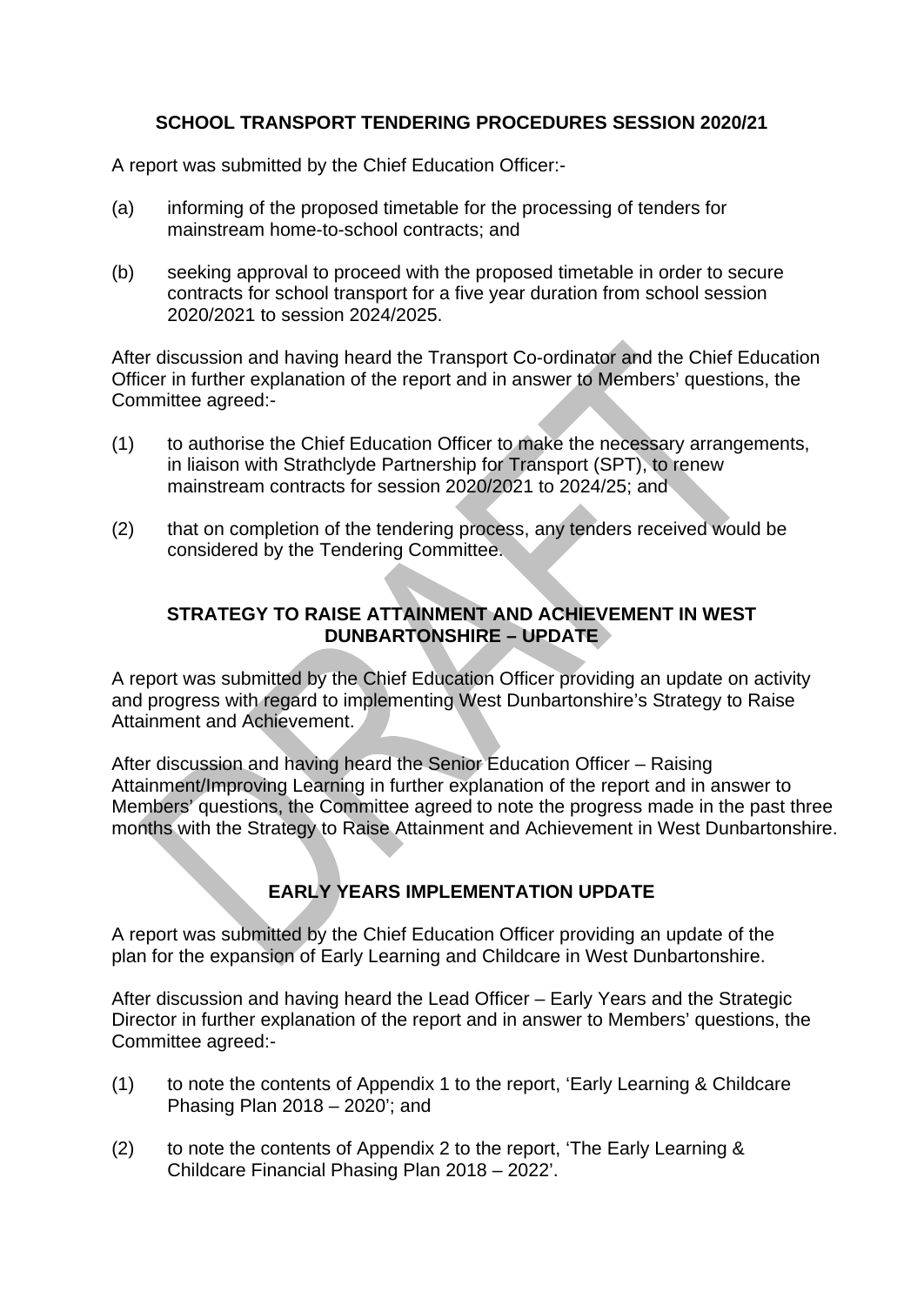#### **FUNDING FOLLOWS THE CHILD: ADMISSION TO EARLY LEARNING AND CHILDCARE POLICY GUIDANCE FOR PARENTS AND CARERS**

A report was submitted by the Chief Education Officer detailing the guidance for admission to early learning and childcare to help parents and carers to make an informed choice about their child's entitlement.

Having heard the Lead Officer – Early Years in further explanation of the report, the Committee agreed to approve the contents of Appendix 1 to the report, 'Funding Follows the Child: Admission to Early Learning and Childcare Guidance for Parents and Carers'.

#### **EDUCATION, LEARNING AND ATTAINMENT STANDARDS AND QUALITY REPORT 2018/19**

A report was submitted by the Chief Education Officer informing of the publication of Education, Learning and Attainment's Standards and Quality Report for 2018/19 which had been made available online at: [https://sites.google.com/ourcloud.buzz/sqr18-19/home.](https://sites.google.com/ourcloud.buzz/sqr18-19/home)

Having heard the Senior Education Officer – Policy, Performance & Resources in further explanation of the report, the Committee agreed:-

- (1) to approve the proposals for the distribution of the Standards and Quality Report; and
- (2) otherwise to note the contents of the report.

#### **EDUCATION, LEARNING AND ATTAINMENT (ELA) DELIVERY PLAN 2019/20 – MID-YEAR PROGRESS**

A report was submitted by the Chief Education Officer setting out the mid-year progress of the ELA Delivery Plan.

Having heard the Senior Education Officer – Policy, Performance & Resources in further explanation of the report, the Committee agreed to note the contents of the report and the progress achieved at mid-year.

### **EDUCATIONAL SERVICES BUDGETARY CONTROL REPORT TO 31 JANUARY 2020 (PERIOD 10)**

A report was submitted by the Chief Education Officer providing an update on the financial performance of Education, Learning & Attainment to 31 January 2020 (Period 10).

After discussion and having heard the Corporate Asset Manager, the Chief Education Officer and the Business Unit Finance Partner in answer to a Member's questions, the Committee agreed:-